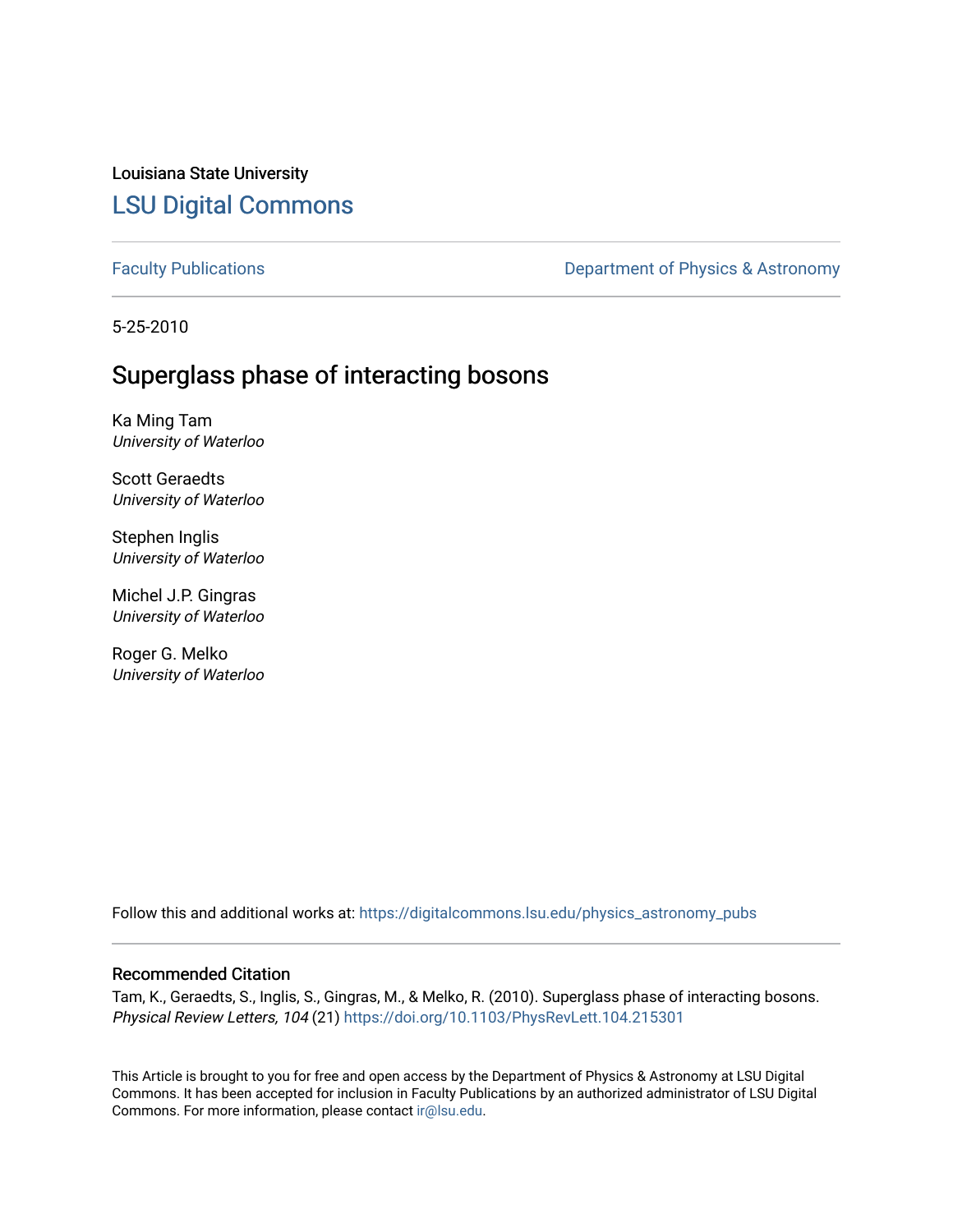## A Superglass Phase of Interacting Bosons

Ka-Ming Tam,<sup>1</sup> Scott Geraedts,<sup>1</sup> Stephen Inglis,<sup>1</sup> Michel J. P. Gingras,<sup>1,2</sup> and Roger G. Melko<sup>1,\*</sup>

 ${}^{1}$ Department of Physics and Astronomy, University of Waterloo, Waterloo, ON, N2L 3G1, Canada

<sup>2</sup>Canadian Institute for Advanced Research, 180 Dundas St. W., Toronto, ON, M5G 1Z8, Canada

(Dated: November 4, 2018)

We introduce a Bose-Hubbard Hamiltonian with random disordered interactions as a model to study the interplay of superfluidity and glassiness in a system of three-dimensional hard-core bosons at half-filling. Solving the model using large-scale quantum Monte Carlo simulations, we show that these disordered interactions promote a stable superglass phase, where superflow and glassy density localization coexist in equilibrium without exhibiting phase separation. The robustness of the superglass phase is underlined by its existence in a replica mean-field calculation on the infinite-dimensional Hamiltonian.

Despite the simplicity of its constituent atoms, the phase diagram of bulk helium has proven to be compelling and controversial – especially in light of recent observations of supersolid behavior in the crystal phase of Helium-4 ( ${}^{4}$ He) [\[1](#page-4-1), [2\]](#page-4-2). Several experiments have shown that superflow is enhanced by imperfections in the crystal lattice, such as roaming defects and interstitial atoms [\[3\]](#page-4-3). Most strikingly, new experiments by Davis and collaborators indicate that the onset of superflow is intimately tied to relaxation dynamics characteristic of glassy, or amorphous, solids [\[4\]](#page-4-4). The precise relationship between superflow and glassiness, and the possible existence of a novel superglass (SuG) state, is not without controversy in the experimental community [\[5\]](#page-4-5). Even outside of the <sup>4</sup>He context, the possible existence of a bosonic superglass phase is of broad theoretical importance – one that can be explored for example in simple models of interacting bosons. Lattice models have been instrumental in explaining some of the basic phenomenology of strongly-coupled quantum systems, including that of <sup>4</sup>He. The prototypical model is the lattice Bose-Hubbard (BH) model [\[6\]](#page-4-6). Its extended phase diagram is known to contain superfluids, Mott-insulating "crystals", and supersolid phases, where the latter refers to a state with coexisting superfluidity and broken translational symmetry in the particle density [\[7\]](#page-4-7).

Models of interacting bosons with disorder have been considered for some time [\[6](#page-4-6), [8](#page-4-8)] typically in the local chemical potential, as might be realized in  ${}^{4}$ He absorbed in porous media. In these and related models [\[9](#page-4-9)] arises either a "Bose-glass" (BG) phase, with localized disorder in the particle densities but no coexisting superflow, or superfluid phases with locally inhomogeneous superflow  $[10]$  – neither of which correspond to a SuG state. This can be understood in part by considering the nature of the states in the BG close to the Mott lobes which, through Anderson localization [\[11\]](#page-4-11), essentially form single-particle localized states. For this reason, the BG cannot support phase coherence; other types of interactions beyond the random local chemical potential are necessary to induce superglassiness. In this paper we show that a thermodynamic SuG state of bosons can be

stabilized via random pairwise boson-boson interactions.

It is widely believed that disorder (in the form of dislocations, grain boundaries, impurities, etc.) plays a role in the supersolid behavior of  ${}^{4}$ He [\[3\]](#page-4-3), although the precise nature of this role is controversial. At the microscopic level, <sup>4</sup>He atoms interact via a deterministic pairwise potential in the continuum. If perfect crystal order is avoided by an effective quenching [\[12\]](#page-4-12) into a glassy phase at low temperature, even without explicit randomness in the Hamiltonian, both disorder and random frustration can be self-generated from the deterministic potential, similar to scenarios put forward in discussions of the structural glass transition [\[13\]](#page-4-13). Therefore, we propose that an effective theory to describe glassy behavior in <sup>4</sup>He via this disordered and frustrated environment is a BH lattice model with randomly frustrated boson-boson interactions. We note that the phenomenology of random frustration and glassiness can also be constructed via a mathematical embodiment of a BH model on a random graph [\[14](#page-4-14)] – an approach that leaves open the question of whether a SuG exists for real finite dimensional lattices.

While the relevance of our model to the physics of <sup>4</sup>He ultimately relies on microscopic details via which disorder and frustration may be self-generated, it is of direct pertinence to collective phenomena in ultracold atomic gases. There, disorder may be introduced through mechanisms such as speckle potentials or superimposed optical lattices with incommensurate periods [\[15\]](#page-4-15).

Accordingly, we introduce the hard-core BH model,

<span id="page-1-0"></span>
$$
H = -\sum_{\langle ij \rangle} V_{ij} (n_i - 1/2)(n_j - 1/2) - t \sum_{\langle ij \rangle} (b_i^{\dagger} b_j + b_i b_j^{\dagger}),
$$
\n(1)

where  $\langle ij \rangle$  indicates nearest-neighbor lattice sites. Here,  $n_i$  is the density operator of bosons hopping on a threedimensional (3D) cubic lattice,  $b_i$   $(b_i^{\dagger})$  is the annihilation (creation) operator.  $V_{ij}$  is a quenched random potential with bimodal distribution given by  $P(V_{ij}) =$  $[\delta(V_{ij} - V) + \delta(V_{ij} + V)]/2$ , reminiscent of the canonical spin glass (SG) models studied extensively [\[16,](#page-4-16) [17\]](#page-4-17). The hopping  $(t)$  term is the standard kinetic energy term in the BH model, acting as a source of quantum fluctua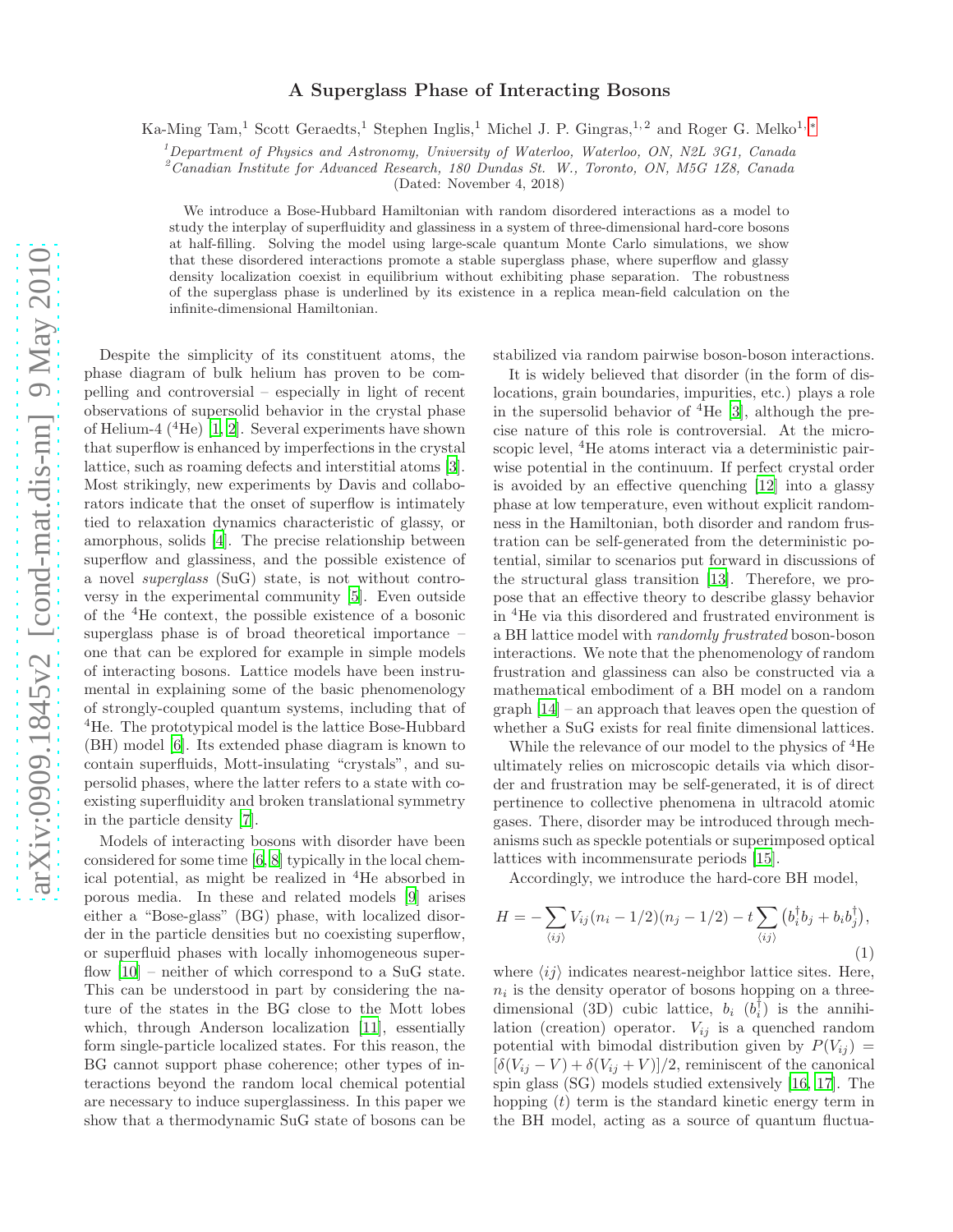tions which favor a superfluid phase whenever  $V/t$  is sufficiently small. Eq. [\(1\)](#page-1-0) is explicitly defined to maintain half-filling. Below, we use large-scale Stochastic Series Expansion (SSE) quantum Monte Carlo (QMC) simulations to demonstrate that these simple random disordered interactions can promote a stable superglass phase in the Hamiltonian [\(1\)](#page-1-0), where superflow and glassy density localization coexist in equilibrium without exhibiting phase separation. Following that, the existence of this superglass phase is corroborated by a replica mean-field calculation on an infinite-dimensional model.



<span id="page-2-0"></span>FIG. 1: a) The superfluid density, EA order parameter, and spin glass susceptibility as a function of  $V/t$ , for  $T/t = 1/4$ and  $L = 10$ . For  $V/t > 4.2$ ,  $\chi_{SG}$  suffers from algorithmic freezing or loss of ergodicity, making results unreliable without a refinement of simulation technique (e.g. parallel tempering). b) Finite-size scaling of the QMC observables in the SuG state at  $V/t = 4$  and  $T/t = 1/4$ . In (a) and (b), statistical error bars related to QMC sampling are smaller than the symbol size. c) Histogram of the three observables at  $L = 10$ in (b) using 500 RODs. The x-axis has been divided by the mean of the distribution in each case, and the y-axis of each has been offset for clarity. There is no clear separation of the SuG RODs into distinct glassy and superfluid bins.

QMC simulations are performed using the finitetemperature SSE technique [\[18\]](#page-4-18), modified to allow for the random disorder in Eq. [\(1\)](#page-1-0) by employing different directed loop equations for each individual bond interaction. A single simulation consists of constructing a 3D cubic lattice (size  $N = L<sup>3</sup>$ ) with some unique choice of specific bimodal bond distribution,  $V_{ij}$ , referred to as one realization of disorder (ROD). Each specific simulation, for a given system size, temperature, and interaction strength  $V/t$ , is equilibrated for 10<sup>6</sup> MC steps before thermodynamic data is collected (for  $2 \times 10^6$  steps), this MC average denoted below by  $\langle ... \rangle$ . The simulation pro-



<span id="page-2-1"></span>FIG. 2: The phase diagram of the (a) quantum (Eq. [1\)](#page-1-0) and (b) mean-field (Eq. [7\)](#page-3-0) models, solved with QMC and replica mean-field methods respectively. Both phase diagrams show a robust superglass (SuG) phase, as well as superfluid (SF) and quantum spin glass (SG) states. The data points in a, used to determine the phase boundaries, were obtained when  $\rho_s$  and  $q_{\text{EA}}$  surpassed an approximate numerical value of  $1/\sqrt{N}$  on a  $N = 12 \times 12 \times 12$  system. It is interesting to note that the main qualitative difference between the two phase diagrams is the absence of a direct superfluid to superglass transition in the mean-field solution, (b), as a function of temperature.

cedure is repeated for many RODs – typically between  $10^2$  and  $10^3$ , and denoted as  $\ldots]_{\text{avg}}$ .

We collect data for thermodynamic quantities which are able to quantify both the superfluid and the glassy characteristics of various phases of the model. Our definition for superflow is based on the superfluid density,

$$
\rho_s = \frac{1}{3\beta Nt} \left[ \sum_{k=x,y,z} \langle W_k^2 \rangle \right]_{\text{avg}} \tag{2}
$$

where  $W_k$  is the winding number [\[19](#page-4-19)] measured in the lattice direction k. Two quantities commonly used in SG models to indicate a glassy phase are the Edwards-Anderson (EA) order parameter,

$$
q_{\text{EA}} = \frac{1}{N} \left[ \sum_{i} \langle (n_i - 1/2) \rangle^2 \right]_{\text{avg}}, \tag{3}
$$

and the replica overlap parameter [\[16\]](#page-4-16),

$$
q_{ab} = \frac{1}{N} \sum_{i} (n_i - 1/2)^a (n_i - 1/2)^b,
$$
 (4)

where two identical (independently simulated) replicas of the system are labeled  $a$  and  $b$  for a single ROD. The disorder-averaged SG susceptibility is thus defined as

$$
\chi_{\rm SG} = N \left[ \langle q_{ab}^2 \rangle \right]_{\rm avg} . \tag{5}
$$

Figure [1](#page-2-0) a shows these observables as a function of  $V/t$ . For some finite region of  $V/t$ , the model displays robust superflow (characterized by finite  $\rho_s$ ) and a finite EA order parameter and SG susceptibility – these trends survive into the thermodynamic limit (see Fig. [1](#page-2-0) b). This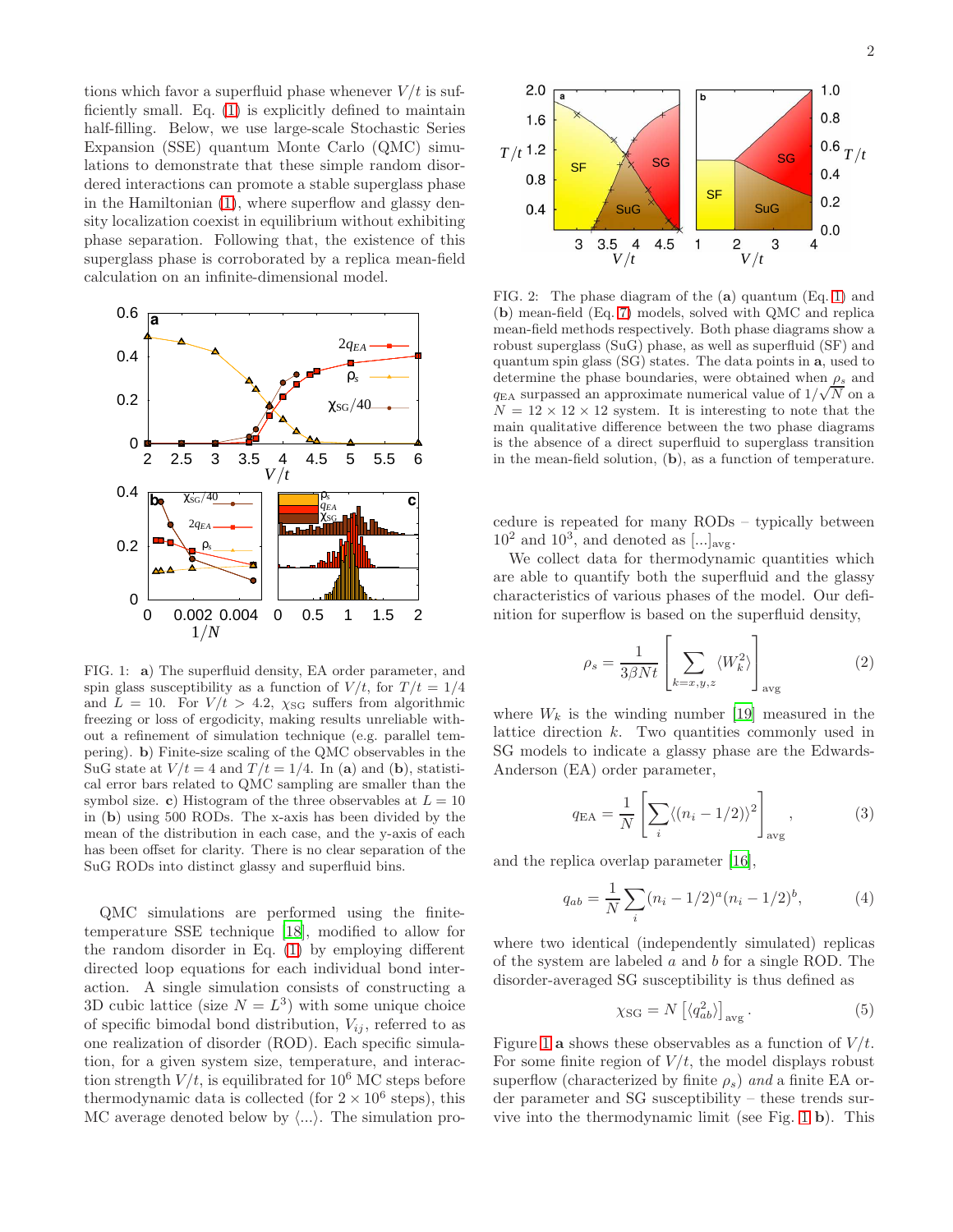indicates that the SuG is a stable equilibrium phase in this model, persisting down to zero temperature (Fig. [2\)](#page-2-1).

The simplicity of Hamiltonian [\(1\)](#page-1-0) suggests a clear mechanism for the formation of the SuG phase; it arises from the competition of disorder in the boson interactions with quantum fluctuations. One may therefore wonder whether this mechanism is robust enough to be found in standard analytical treatments of well-studied spin glass models. We address this question by employing an exact mapping of the hard-core boson model in Eq. [\(1\)](#page-1-0) to a quantum spin model through the transformation to spin-1/2 operators:  $S_i^z = n_i - 1/2$ ,  $S_i^- = b_i$ , and  $S_i^+ = b_i^{\dagger}$ . Equation [1](#page-1-0) can then be written as a standard XXZ model:

<span id="page-3-1"></span>
$$
H = -\sum_{\langle ij \rangle} V_{ij} S_i^z S_j^z - J_{xy} \sum_{\langle ij \rangle} \left( S_i^x S_j^x + S_i^y S_j^y \right), \qquad (6)
$$

where  $J_{xy} = 2t$  and the off-diagonal part of the Hamiltonian is the XY model, which (e.g. for  $V = 0$ ) has in-plane ferromagnetic long-range order,  $\langle S^x \rangle \neq 0$ , corresponding to the superfluid state in the boson language. One now recognizes the diagonal part of [\(6\)](#page-3-1) as the standard EA Ising spin model, for which the expected SG phase is reproduced for our model as  $t \to 0$  (Figs [1](#page-2-0) and [2\)](#page-2-1).

An analytical solution for the 3D EA model  $(t =$ 0) is not available. However, the mean-field (MF) Sherrington-Kirkpatrick model can be solved exactly by Parisi's replica symmetry breaking (RSB) ansatz [\[20\]](#page-4-20). Here, we generalize the replica MF method to include the effects from both the conventional  $V_{ij}$  Ising coupling, and the off-diagonal  $J_{xy}$ -coupling [\[21](#page-4-21)]. The MF model is

<span id="page-3-0"></span>
$$
H_{MF} = -\sum_{ij} V_{ij} S_i^z S_j^z - \frac{J_{xy}}{N} \sum_{ij} \left( S_i^x S_j^x + S_i^y S_j^y \right), \tag{7}
$$

where the summation is over all distinct pairs of spins. For simplicity, we use a Gaussian distribution,  $P(V_{ij}) =$  $\frac{1}{\sqrt{2\pi\lambda}}$  $\frac{1}{2\pi V^2/N} \exp\left(\frac{-NV_{ij}^2}{2V^2}\right)$ , which does not qualitatively change the physics compared to a bimodal  $P(V_{ij})$ . The disorder averaged free energy using the replica formalism is given by  $\beta N f = -[\ln Z]_{\text{avg}} = -\lim_{n\to 0} \frac{1}{n} ([Z^n]_{\text{avg}} - 1),$ where [...]<sub>avg</sub> denotes disorder averaging. We introduce the Hubbard-Stratonovich (HS) fields for SG overlap  $Q^{ab} = \langle S_z^a S_z^b \rangle \ \forall \ a \neq b$ , overlap within the same replica  $R^a = \langle S_z^a S_z^a \rangle$ , and off-diagonal ordering parameter  $M^a =$  $\langle S_x^a \rangle$ . We assume that  $M^a = M$  and  $R^a = R$  are replica independent and, for simplicity, consider solely a 1-step RSB for  $Q^{ab}$ . Following Parisi's parameterization for 1-step RSB [\[16](#page-4-16)], we divide the *n* replicas into  $n/m$  groups of m replicas, and set  $Q_{ab} = Q_1$  if a and b belong to the same group; or  $Q_{ab} = Q_0$  if a and b belong to different groups. Assuming that the HS fields are static, we obtain the free energy at 1-step RSB,

$$
\beta f = -\frac{1}{4} (\beta V)^2 \Big[ (R - Q_1)(1/2 - R - Q_1)
$$

$$
-m(Q_1^2 - Q_0^2)\Big] + \frac{1}{2}\beta J_{xy}M^2
$$

$$
-\frac{1}{m}\int Dx \ln\left[2\int Dy \cosh^m(\beta/2\sqrt{H_z^2 + (J_{xy}M)^2})\right], (8)
$$

where  $\int Dx F(x) \equiv (1/\sqrt{2\pi}) \int_{-\infty}^{\infty} dx \exp(-x^2/2)F(x)$ , and  $H_z = V(x\sqrt{Q_0} + y\sqrt{Q_1 - Q_0})$ . The replica symmetric free energy can be recovered by setting any one of the conditions  $Q_1 = Q_0$ ,  $m = 0$  or  $m = 1$ . The self-consistent MF equations are obtained by optimizing the free energy. We find four phases analogous to those in the hard-core boson model (see Fig. [2\)](#page-2-1). In particular, a SuG phase, defined by coexisting in-plane order  $M \neq 0$  (the magnetic analog to the superfluid order parameter), and SG overlap parameters  $Q_0 \neq 0$  and  $Q_1 \neq 0$  is clearly obtained. The vertical nature of the SuG-SF phase boundary originates from the observation that the replica theory does not admit a self-consistent set of equations with nonzero M and  $Q_0$  when  $V/t \leq 1$ . Physically, this results from the absence of phase fluctuations in the superfluid phase when the SG order parameter  $Q_0$  is nonzero.

In conclusion, both large-scale QMC simulations and replica MF calculations exhibit a robust, stable, equilibrium superglass phase in the BH model, Eq. [\(1\)](#page-1-0). The simplicity of the model reveals that the SuG phase develops under competition between random disordered interactions and quantum fluctuations. QMC simulations allow us to characterize the SuG phase in great detail; for example, as evident from the single ROD illustrated in Fig. [3,](#page-4-22) there is no phase separation into distinct "super" and "glassy" regions within the simulation cell. Rather, the bulk of the particles in the system exhibit both off-diagonal superfluid and diagonal glassy ordering. Most importantly, our results clearly indicate that glassiness can co-exist with superfluidity in a general bosonic system in three dimensions. Although we did not directly study a microscopic model of <sup>4</sup>He, in the event that a metastable SuG  $[12]$  does exist in <sup>4</sup>He within experimentally-accessible timescales [\[4\]](#page-4-4), quantum fluctuations and random frustration are the most relevant, if not inevitable, physical ingredients at play. Our model provides an affirmative answer that a SuG is possible under these two conditions. Furthermore, since the feasibility of obtaining disordered interactions similar to our V term [Eq. [\(1\)](#page-1-0)] has recently been demonstrated in Fermi-Bose mixtures in random optical lattices [\[15](#page-4-15)], such cold atomic systems might also be suitable places to look for superglass phases in the future. With recent advances in both cold atom experiments and numerical methods [\[22\]](#page-4-23), the broad class of disordered Hamiltonian introduced in this paper provides new experimental and theoretical motivation to study the interplay between superfluidity and quantum glassiness in numerous extensions of our model.